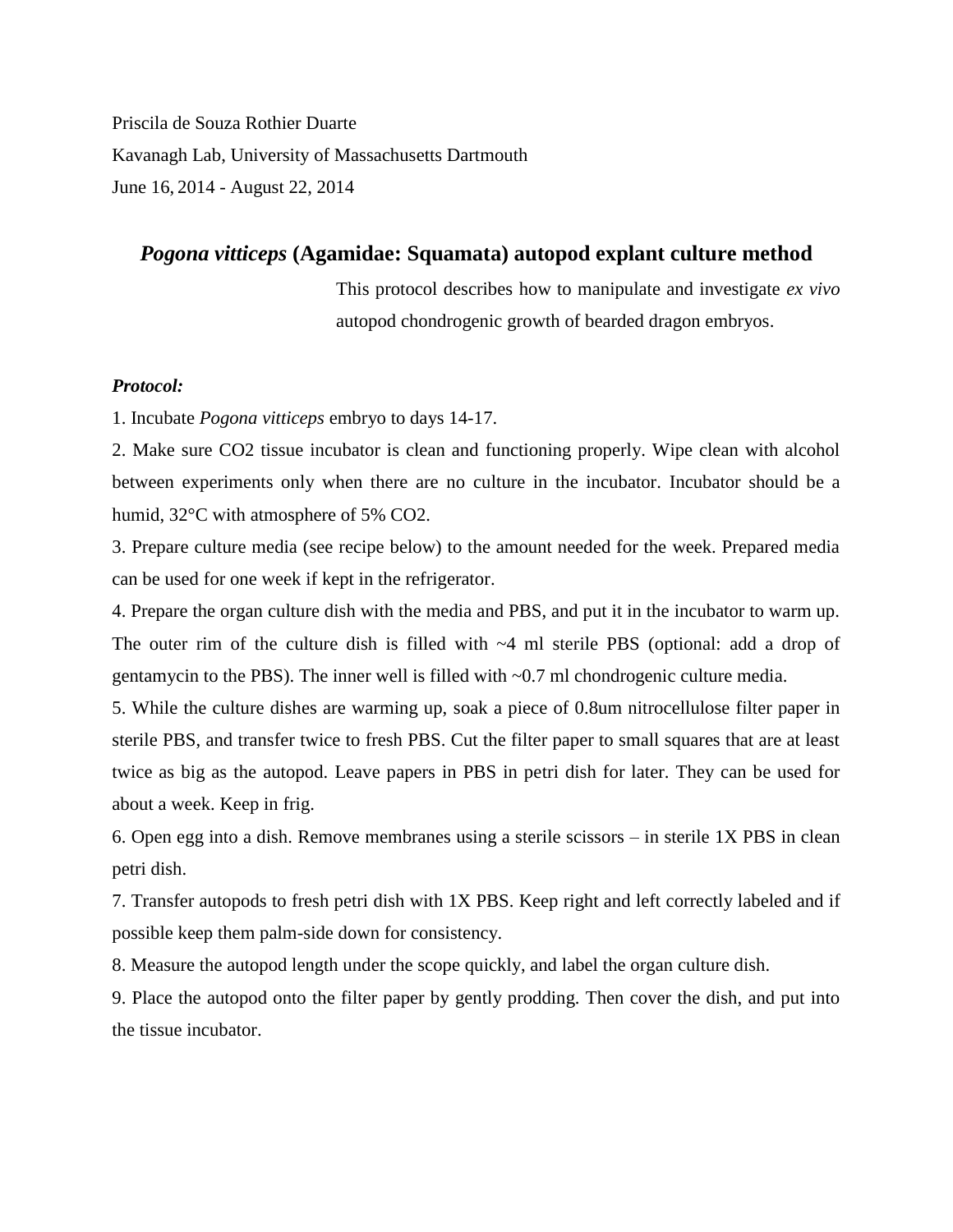10. Replace the media with fresh, pre-warmed culture media (at low level antibiotic) every day. Slightly nudge the limb once a day so the growing cells don't stick to the filter but be careful not to tear any tissue.

11. Image the growing digits every day during the media change. Use transmitted light in order to see the condensations and the developing joints.

#### *Recipes for solutions:*

Chondrogenic Culture Media (based on Kanczler et al., 2012)

Alpha-MEM (or DMEM) 15ml Ascorbic acid 2-phospate 100uM (use 15ul of stock 100mM) Gentamycin Low concentration  $= 5\mu g/mL$  (use 7.5ul of stock) ITS-X Insulin-transferrin-selenium, ethanolamine, 10 nM (use 150 ul of ITS-X stock) Transforming growth factor β3 (10 ng/mL) (use 0.6 ul of stock TGF-β3)

See: Kanczler, J.M.; Smith, E.L.; Roberts, C.A.; Oreffo, R.O.C. 2012. A novel approach for studying the temporal modulation of embryonic skeletal development using organotypic bone cultures and microcomputed tomography. Tissue Engeneering: Part C. 18(10): 747-760.

Ascorbic acid stock solution of 10mM (1000X) and working sol'n (1ul/ml)

## 176.12 MW

To make 1mL of 100 milimolar, use 17.612 mg of ascorbic acid in 1mL sterile RO water.

 $= 1000x$  concentration (i.e. stock is 100mM, we need 100uM)

To make 50 ml of culture media at 100uM, use 1ul per ml, therefore use a 50ul of stock ascorbic acid

To make 15 ml of culture media at 100uM use 15 ul of stock ascorbic acid (100uM0 in 15 ml media

#### Using gentamycin stock solution (10mg/ml)

For 5ug/mL, use 25 ul for 50 ml culture media; or use 7.5ul for 15 ml culture media volume

For 10ug/mL, use 1ul/ml; use 50ul for 50ml culture media

For 20ug/mL, use 100ul for 50mL culture media